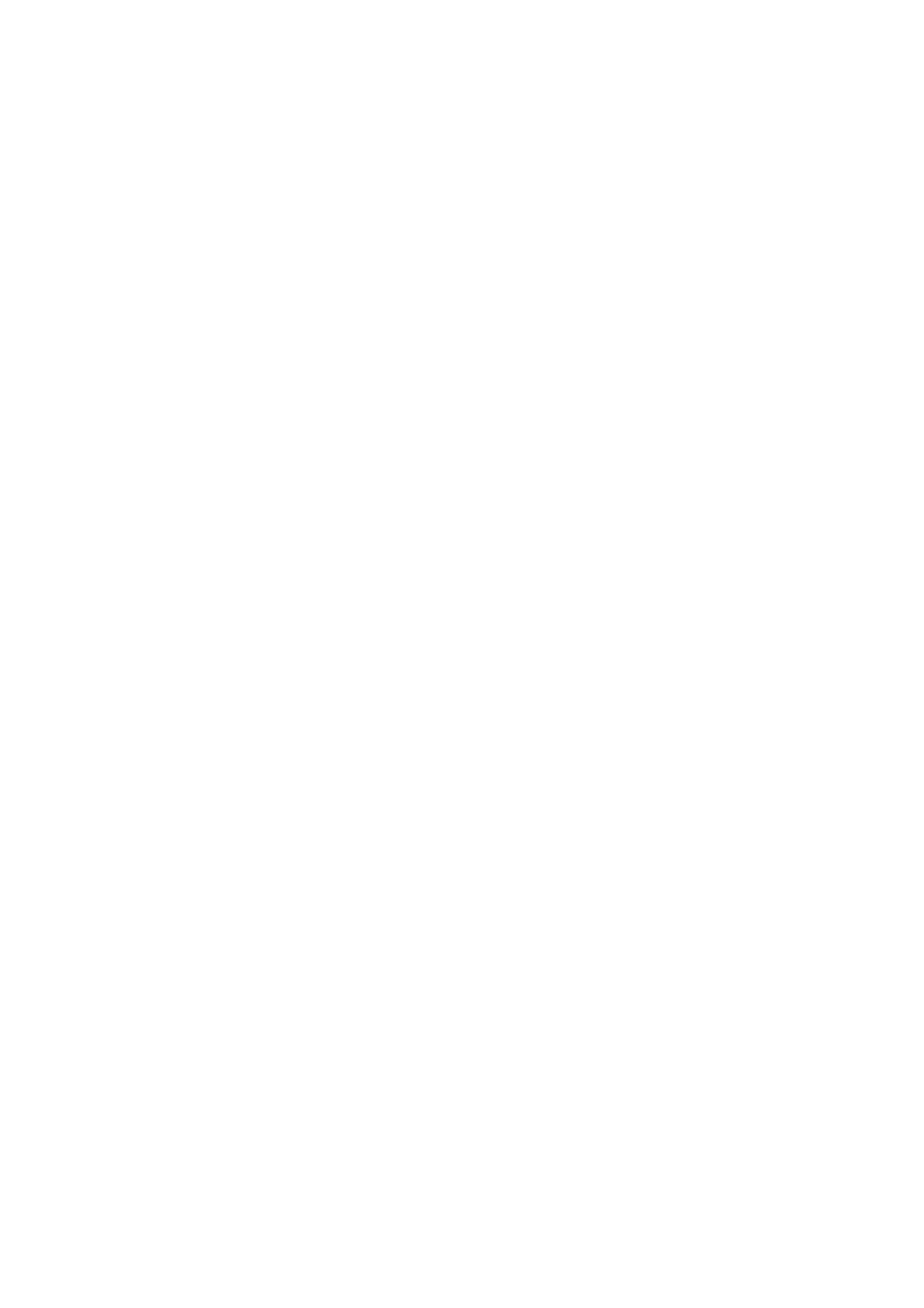# **Deltapath UC Platform Has A Lot to Offer**



#### **Interoperability: The Nucleus of Deltapath's UC Platform**

Deltapath's UC platform is built with the workplace of the future in mind – a workplace that does not believe in a single branded approach and where everyone is connected because devices interoperate. Diferent brands of endpoints such as Cisco phones, Polycom phones, and other brands coexist and work with each other.

### **Dolby Voice: Bring New Features and Enhancements to Communication**

Deltapath's end-to-end UC solution has been enriched by Dolby, a brand renowned for delivering innovative audio solutions. Dolby Voice makes every call exceptionally clear, natural, and productive by delivering an in-person experience. All participants get stunning audio quality as background noise is suppressed and each person on the call is heard from a distinct virtual location, so it's easy to always identify who's speaking and follow the conversation. Everyone who speaks is heard—not just the loudest few—even when diferent people speak at once. As a result, your conversation flows naturally and participation increases. This improved experience can be accessed anywhere—via your desktop, mobile, and even in meeting rooms with the Dolby Conference Phone.

#### **Value Added Services**

The Deltapath's UC platform comes with many add-on services to complement your core services and help you improve the benefits you offer customers and employees. Here are some of our popular value-added services:

- » Cinch, Deltapath's inbound contact center allows agents to fulfill a variety of services and improve customer satisfaction.
- » Proactive Engagement, Deltapath's outbound contact center allow agents to work on one or multiple campaigns that play a key role in lead generation, sales, subscriptions, feedback surveys, debt collection and more.
- » Push-to-Talk is an additional communication channel that offers instant connectivity to one person or a group of people.

#### **Legacy Models**

From legacy endpoint models to the latest models, the Deltapath UC Platform is built to support a plethora of endpoints.



- » Serviced Office provides robust tools designed to help companies manage their serviced offices.
- » Salesforce.com integration allows companies to create more engaging customer and employee experiences that can give you an advantage over competitors.
- » Service Provider grade Call Billing allows you to optimize revenue and manage your telephone services.

www.deltapath.com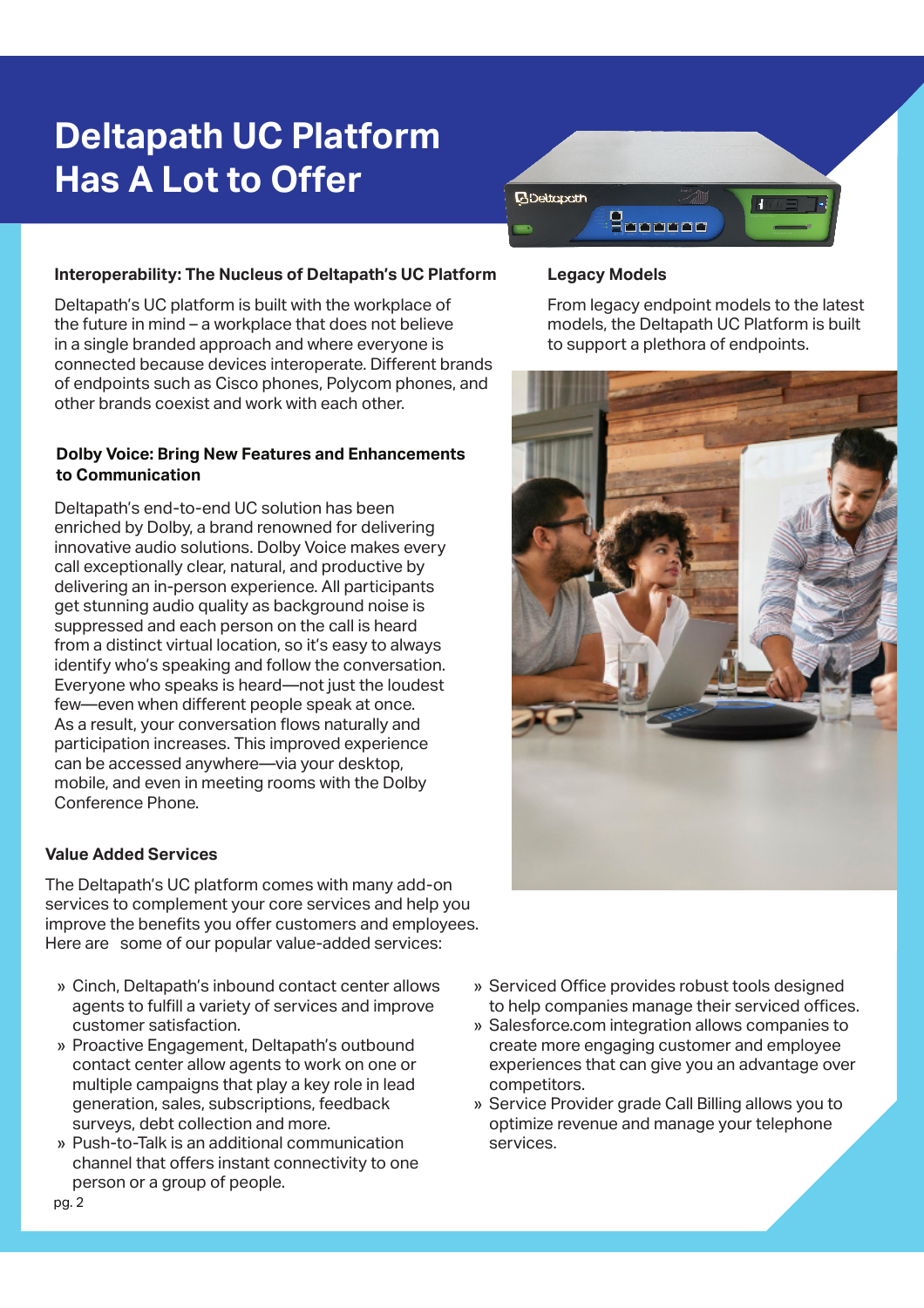# **The Cisco Replacement Program for CUCM Customers**

It's like getting a brand-new house for free and only being responsible for Property Tax and the Property Management Fee

For the same cost of what you pay for your annual Cisco maintenance contract, Deltapath will upgrade your Cisco Unifed Communications System to its Deltapath Unifed Communications Platform with Dolby Voice.

# **See How the Program Works**



**Provide your annual Cisco maintenance bill.**



**Provide your current CUCM installed license summary.**



**Provide your current voice infrastructure inventory/ Bill of Material (BOM) to ensure compatibility.**







**Define your migration plan --Big Bang vs Parallel. Reboot phones and migrate PRI over.**



## **See How the Program is Delivered: Deployment Options**

You can deploy a Deltapath appliance or Deltapath virtual edition UC software license on a virtualized server to support your business.